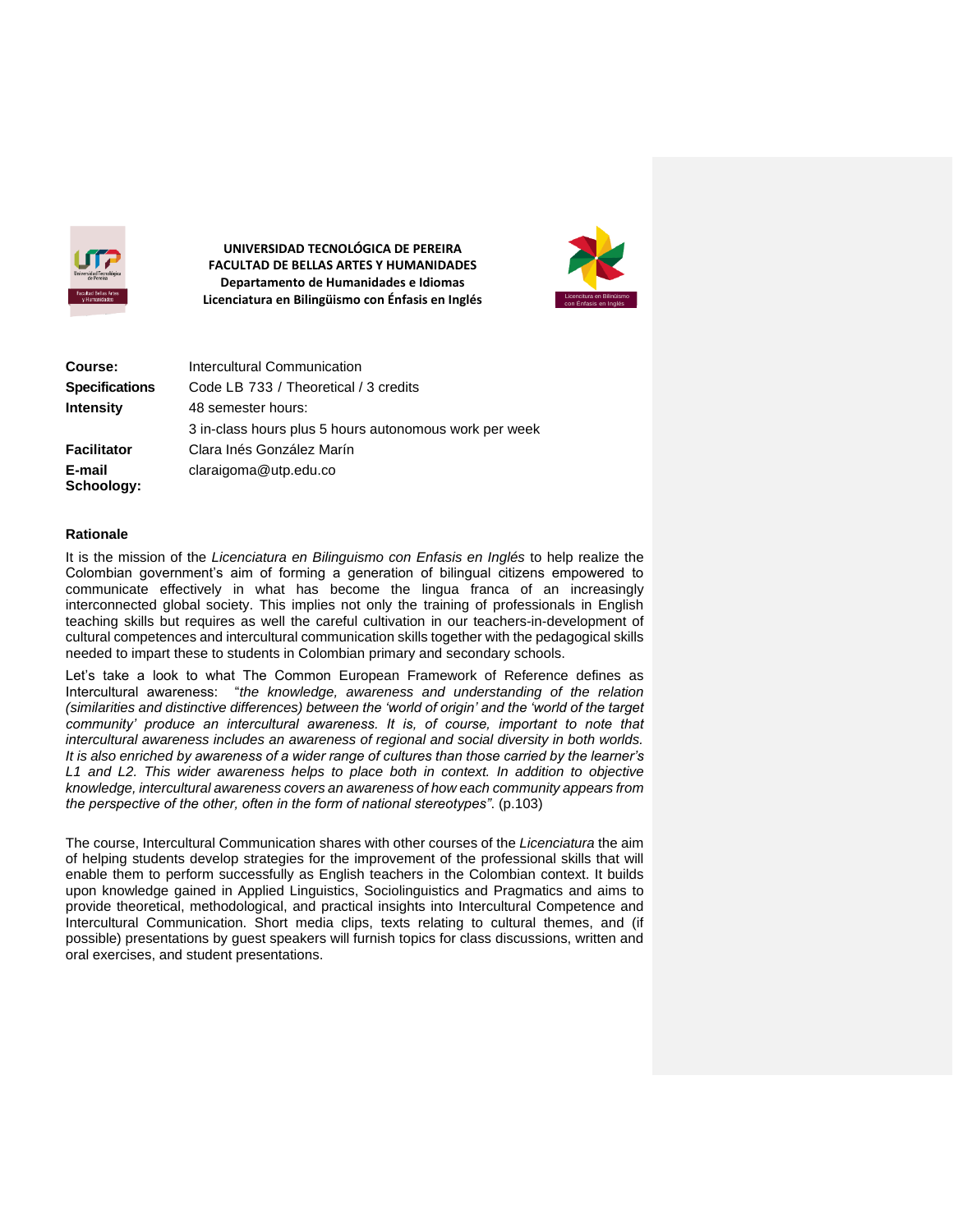#### **This course aims to:**

Promote increased acceptance of cultural diversity and awareness of issues relating to intercultural communication

Develop the capacity to discuss, and theorize about the paradigms of interdisciplinary fields of study that deal with inter-cultural interaction

Develop the capacity to understand, value, and accept one's own and other cultures and suggest pedagogical approaches to the elicitation of this capacity in others

Students who successfully complete this course will be empowered to:

- Identify, compare and reflect critically on manifestations of cultural differences and commonalities across cultures, manifested in values, attitudes, beliefs, and norms.
- Critically analyze manifestations of cultural difference involving instances of both intercultural conflict and intercultural cooperation.
- Identify and discuss the impact of one's own cultural background in shaping lifestyle, attitudes, values, behavior and worldview.
- Demonstrate capacity to engage effectively in tasks and collaborative work.
- Gather, analyze, synthesize and present to others concepts and information relating to Inter-cultural communication gathered from a variety of sources.
- Identify similarities and differences in communication processes among cultures.
- Identify challenges that arise from these culturally determined differences in communication styles and learn ways to creatively address them.
- Compare cultural assumptions of one's own and other cultures.
- Identify characteristics of co-cultures.
- Recognize and discuss negative perceptions such as racism, prejudice, negative stereotyping, and ethnocentrism.
- Describe the importance of the roles of context and power in intercultural communication.
- Describe cultural factors that influence the global flow of ideas and information.
- Classify some major cultural values underlying specific behaviors.
- Develop critical awareness so as to be able to function effectively in intercultural encounters.
- Use flipped learning strategies during synchronous and asynchronous class sessions.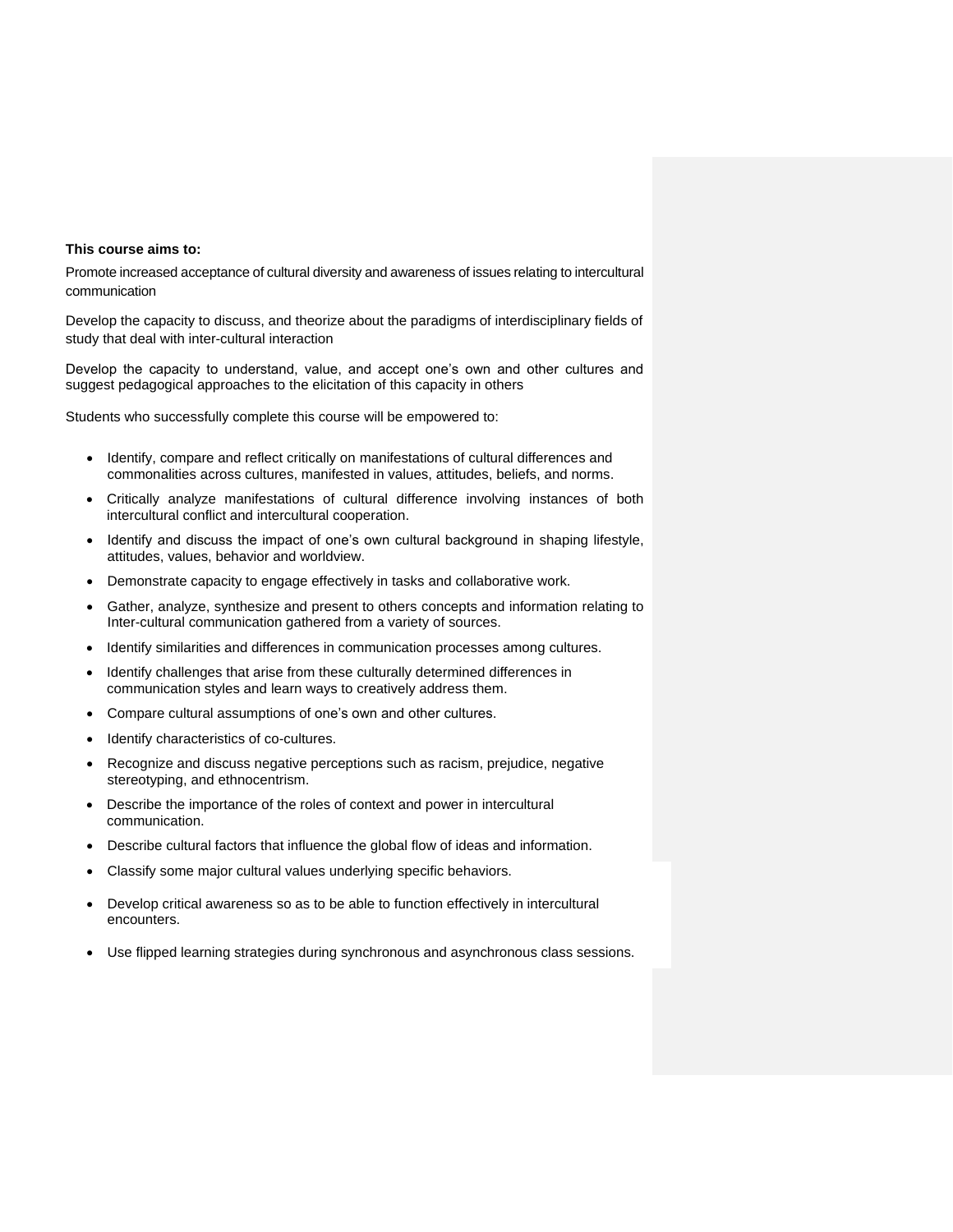#### **General Competences**

- Consolidate a critical approach to functional interculturality that allows the bilingual subject to continually question the culture of his native language (Spanish) and of which she/he learns (English) by making visible different ways of knowing, being, and living.
- To build an environment in which responsibility, respect, tolerance, and social awareness prevail, in which students identify the richness of cultural diversity by revising the concepts of culture, interculturality and communication as bases for the organization of relations between individuals from different cultures. This to propose alternative solutions at critical moments of an intercultural encounter.
- Provide students with theoretical knowledge about the concepts of culture, identity and intercultural awareness, didactic methods and materials that raise awareness about cultural plurality so that students can identify the different expressions of interculturality and develop communication and interaction skills, assuming a position of respect, tolerance and cultural criticism of the multiple identities that shape cultural diversity at a local and global level.

#### **Linguistic Competences**

#### **Listening:**

- Listen to and grasp key points from audio and video lectures in the field of bilingualism, ELT and intercultural communication.
- Summarize in a paraphrased form what is heard from live discussions and audiovisual input.
- Follow the essentials of lectures, talks and reports and other forms of academic/professional presentation which are propositionally and linguistically complex.
- Can use a variety of strategies to achieve comprehension.
- Understand recordings in standard dialect likely to be encountered in social, professional or academic life and identify speaker viewpoints and attitudes as well as the information content.

## **Oral Production:**

- Employ an extensive vocabulary of common and specialized lexemes to construct propositionally and linguistically complex sentences on concrete and abstract themes in his/her field of study.
- Formulate questions that clarify or qualify the content and affective intent of speakers' messages.
- Produce extended speech that is coherent and structured when addressing audiences and expressing viewpoints.
- Deliver a prepared talk with sufficient accuracy and fluency that hearers are able to understand with a minimum of difficulty.
- Participate fully in interviews, either as interviewer or interviewee, fluently expanding and developing points of discussion.
- Participate actively in animated cross-cultural conversations.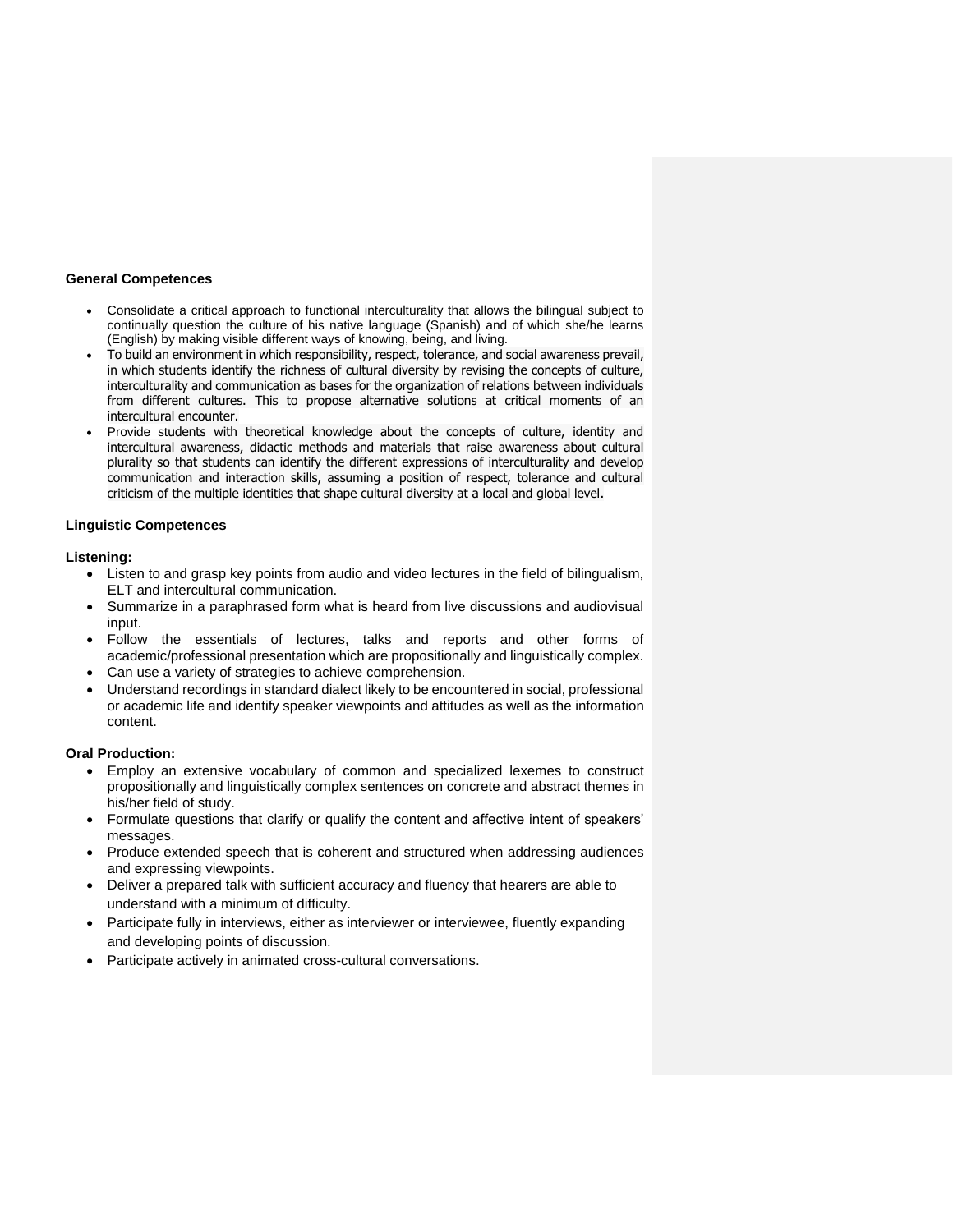# **Reading:**

- Read different types of texts with a good level of fluency, accuracy and intonation.
- Understand lengthy, complex texts on a wide variety of topics (personal, academic, professional) where author's arguments and ideas can be inferred.
- Understand in detail a wide range of lengthy, complex texts related to the social, academic or professional life.

# **Writing:**

- Show a relatively high degree of grammatical control without mistakes which may lead to misunderstanding.
- Can expand and support points of view at some length with subsidiary points, reasons and relevant examples in written reports and forum entries.
- Can use a variety of linking words efficiently to mark clearly the relationships between ideas.

#### **Professional competences**

- Adapt materials to own needs
- Identify types of needs of students
- Recognize and adapt models to EFL/ESL in relation to intercultural communication and DBA's (MEN 2016)
- Work cooperatively
- And those proposed by the CEFR (chapter 5)
- Develop autonomy and intercultural communicative skills through a pedagogical approach called flipped learning.

## **Learning outcomes**

| Licenciatura en Bilingüísmo<br><b>Learning Outcomes</b>                                                                                                                                                  | <b>Intercultural Communication</b><br><b>Learning Outcomes</b><br>By the end of the Intercultural<br>Communication course, the students<br>will be able to:                                                                                                                 | <b>Evaluation L2</b>                                                                                                                    |
|----------------------------------------------------------------------------------------------------------------------------------------------------------------------------------------------------------|-----------------------------------------------------------------------------------------------------------------------------------------------------------------------------------------------------------------------------------------------------------------------------|-----------------------------------------------------------------------------------------------------------------------------------------|
| 1. Utiliza el español y el<br>inglés con altos niveles de<br>suficiencia en el ámbito<br>social, académico y<br>professional, y con<br>consciencia intercultural<br>relacional, functional y<br>crítica. | - Use high language proficiency level<br>(L1 & L2) as a communicative<br>resource in social, academic, and<br>professional settings.<br>- Use English language at a level B2<br>when producing written texts,<br>delivering lessons and/or participating<br>in discussions. | <b>Oral Presentations</b><br>Entries in forums<br>$\bullet$<br>Summaries<br>٠<br>Paraphrasing<br>٠<br>Four skill abilities<br>$\bullet$ |
| 2. Plantea e implementa, de<br>forma flexible y creativa,                                                                                                                                                | - Plan, implement, and analyze<br>context-coherent lessons that blend                                                                                                                                                                                                       | Microteaching: Peer<br>$\bullet$<br>and self-reflection.                                                                                |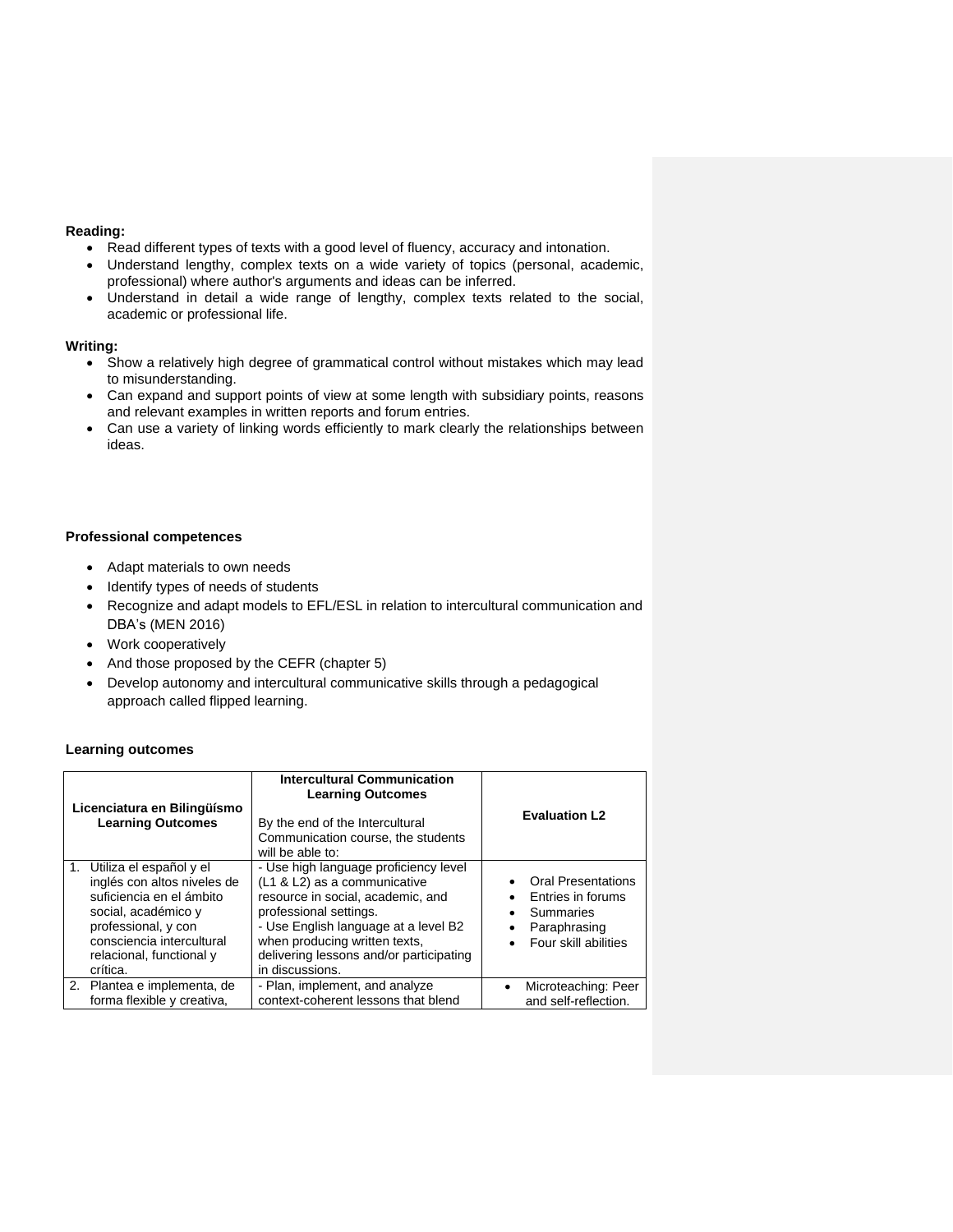|    | actividades de enseñanza<br>y aprendizaje que generen<br>ambientes propicios para<br>el desarrollo de procesos<br>bilingües de los<br>estudiantes, aplicando<br>saberes generales y<br>pedagógicos, las teorías<br>de la lingüística aplicada y<br>la didáctica de las lenguas,<br>las políticas educativas y<br>lingüísticas para responder<br>a las necesidades<br>cognitivas, lingüísticas,<br>afectivas, socio-culturales<br>y económicas de diversos<br>contextos educativos/los<br>educandos. | language, functions and themes in<br>which learners use English as a<br>medium to develop intercultural<br>communicative competence.                                                                                                                                                                                                                                                          | Oral presentations:<br>$\bullet$<br>Self-reflection and<br>pedagogical<br>reflections.<br><b>Peer international</b><br>$\bullet$<br>activity: providing<br>feedback to others.                                                                 |
|----|-----------------------------------------------------------------------------------------------------------------------------------------------------------------------------------------------------------------------------------------------------------------------------------------------------------------------------------------------------------------------------------------------------------------------------------------------------------------------------------------------------|-----------------------------------------------------------------------------------------------------------------------------------------------------------------------------------------------------------------------------------------------------------------------------------------------------------------------------------------------------------------------------------------------|------------------------------------------------------------------------------------------------------------------------------------------------------------------------------------------------------------------------------------------------|
|    | 3. Incorpora reflexivamente y<br>con criterio pedagógico el<br>uso de las TIC en el<br>desarrollo de procesos<br>educativos.                                                                                                                                                                                                                                                                                                                                                                        | - Use appropriate ICT's to design<br>material and facilitate interaction in<br>the classroom.<br>- Use reflective strategies to value<br>their own and others' pedagogical<br>proposals.                                                                                                                                                                                                      | Design academic<br>$\bullet$<br>videos and/or<br>implementing ICTs.<br>(Follow rubric)<br>Reflect upon their<br>$\bullet$<br>own, peers', and<br>professor's planning<br>and teaching.<br>(Class/Schoology<br>participation -<br>language use) |
|    | 4. Analiza, diseña y adapta<br>instrumentos y estrategias<br>para evaluar y autoevaluar<br>tanto el desarrollo bilingüe<br>y bicultural de los<br>estudiantes como su<br>propia práctica educativa a<br>fin de reflexionar y plantear<br>acciones de mejora que<br>promuevan su desarrollo<br>profesional.                                                                                                                                                                                          | - Plan, implement, and analyze<br>context-coherent lessons that blend<br>language, functions and themes in<br>which learners use English as a<br>medium to develop intercultural<br>communicative competence.<br>- Reflect upon teaching with the<br>purpose of identifying, discussing, and<br>analyzing phenomena related to<br>students' language learning and<br>intercultural awareness. | Follow lesson plan<br>$\bullet$<br>and reflection<br>formats.<br>Language use and<br>rubric of oral<br>presentations.<br><b>Peer review with</b><br>$\bullet$ .<br>international<br>students                                                   |
| 5. | Construye, gestiona e<br>implementa propuestas<br>estratégicas de trabajo en<br>su campo profesional<br>fundamentadas en<br>principios disciplinares,<br>pedagógicos,<br>investigativos e<br>interculturales como<br>resultado del trabajo<br>colaborativo en el que<br>hace uso de sus fortalezas,                                                                                                                                                                                                 | - Develop teaching skills through<br>observation and reflection.<br>- Identify and employ some strategies<br>of intercultural bilingual<br>communication to enhance personal<br>and professional skills.<br>- Develop strategic teaching proposals<br>based on national policies,<br>disciplinary, pedagogical, and<br>intercultural foundations.                                             | Plan and record a<br>$\bullet$<br>video (e.g.<br>awkward<br>celebrations<br>around the world.)<br>Self-evaluate<br>teaching-learning<br>audio-visual<br>material based on<br>a given rubric.<br>Follow DBAs.                                   |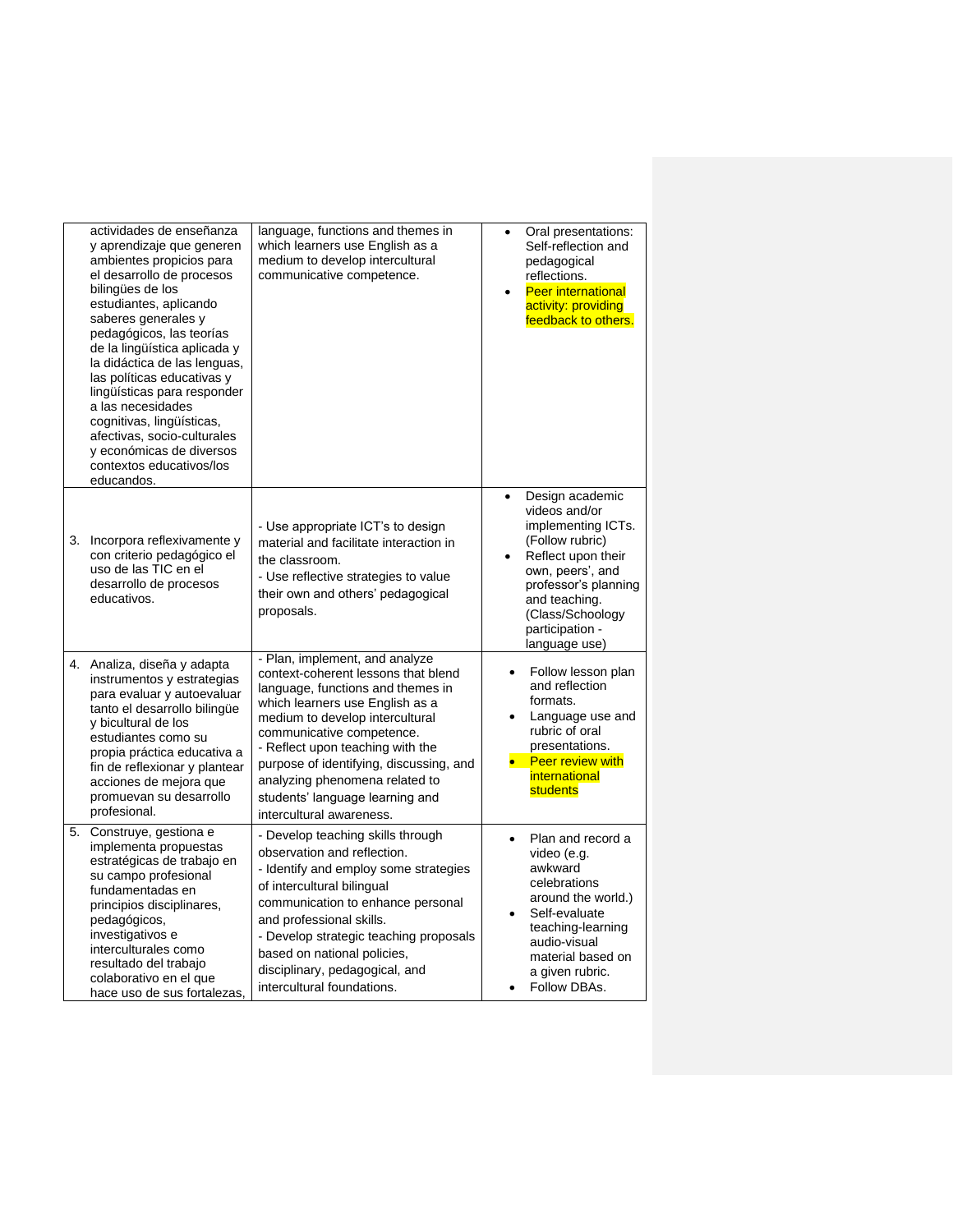| habilidades propias y del<br>colectivo.                                                                                                                                                                                                                                                                |                                                                                                                                                                          |                                                                          |
|--------------------------------------------------------------------------------------------------------------------------------------------------------------------------------------------------------------------------------------------------------------------------------------------------------|--------------------------------------------------------------------------------------------------------------------------------------------------------------------------|--------------------------------------------------------------------------|
| 6. Participa en espacios y<br>actividades institucionales.<br>curriculares y<br>extracurriculares en los<br>que se apropia y desarrolla<br>su dimensión ética, socio<br>política, corporal y<br>espiritual en pro de la<br>construcción de un Ethos<br>democrático, político y en<br>derechos humanos. | - Recognize, value, and critically<br>respect its own culture as well as the<br>culture of others as part of the<br>construction of its identity as a global<br>citizen. | Identify and<br>analyze<br>intercultural<br>communicative<br>roadblocks. |

#### **Methodology**

The methodology of the course incorporates elements of these four **pedagogical models**:

- **Humanistic:** Readings, discussion, writing tasks, dramatizations, and presentation of video and audio recordings related to course content aim to engage students affectively while eliciting the application of critical thinking and creative problem-solving skills.
- **Socio-constructivist:** The course aims to engage students' interest by presenting content that completes, complements, and contrasts with prior knowledge and previously held concepts relating to culture and interculturality.
- **Critical-reflexive:** By means of reading, discussions, course projects and other activities, students will be invited to critically examine new concepts and to re-examine familiar ones in terms of the *social, political, professional, economic and ethical assumptions that support them.*
- **Content based:** Readings, presentations, discussions, interviews other course-related activities facilitate the acquisition of concepts and competences specific to the study of Intercultural communication while providing valuable practice of English language competences expected at this stage of the *Licenciatura* program.

**Note:** Due to the Covid-19 global pandemic, this semester we aim to implement the following pedagogical model:

- **Flipped learning:** Through previously reading the assigned material as well as interacting with corresponding audio-visual aids, students will be able not only to reflect and rethink about cultural **preconceptions**, but also to be active class participants in synchronous lessons and asynchronous tasks. Flipped learning is a pedagogical approach that provides group and individual learning spaces that transform the groups pace into a dynamic and interactive learning environment where the facilitator guides students into concepts and creatively subject matters.
- **During 2021-2 term, UTP authorities will guide programs to return to on campus sessions according to the evolution of Covid -19 and National Health Requirements.**

**It is important to remind you that this is an on-campus program (presential), for that reason your attendance on synchronous virtual sessions is mandatory and active class**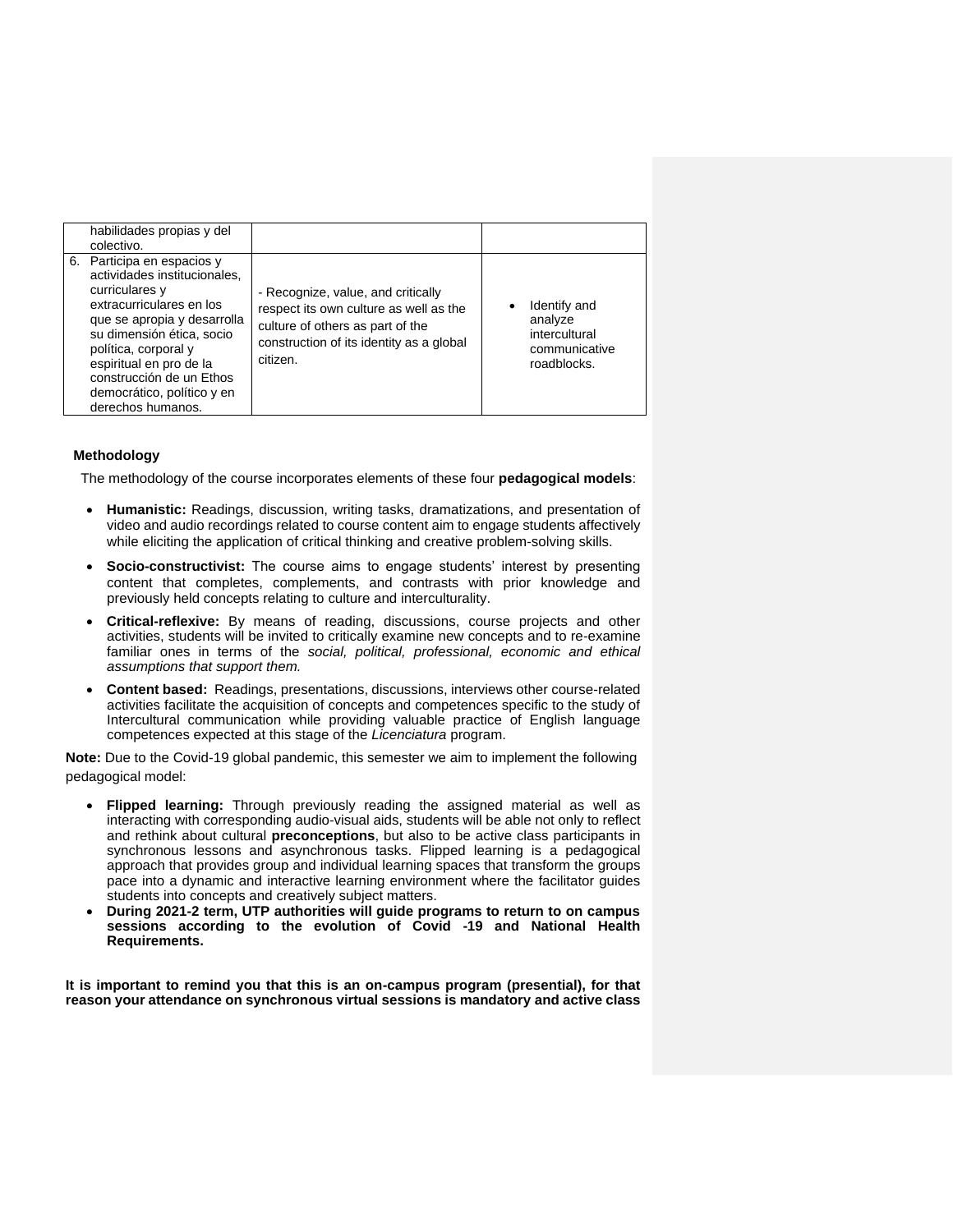# **participation is expected.**

# **Thematic units:**

| <b>Themes</b>                                         | <b>Resource</b>                                                                                 |
|-------------------------------------------------------|-------------------------------------------------------------------------------------------------|
| Chapter 1: Exploring culture                          | Wintergerst, A &McVeigh, J. (2011). Tips for                                                    |
|                                                       | teaching Culture Practical approaches to                                                        |
|                                                       | Intercultural Communication. Pearson.                                                           |
| Chapter 3: Culture and nonverbal                      | Wintergerst, A &McVeigh, J. (2011). Tips<br>for                                                 |
| communication                                         | Practical<br>teaching<br>Culture<br>approaches<br>to                                            |
|                                                       | Intercultural Communication. Pearson                                                            |
| Becoming a competent intercultural                    | Samovar, L., Porter, R., & McDaniel, E. (2009).                                                 |
| communicator                                          | Communication Between Cultures. Wadsworth                                                       |
|                                                       | Cengage Learning.                                                                               |
| Teaching Intercultural Communicative                  | Usó-Juan and A. Martinez-Flor. (2008) Teaching                                                  |
| Competence through the four skills.                   | Intercultural Communicative Competence Through<br>the Four Skills. Revista Alicante de Estudios |
|                                                       |                                                                                                 |
| 8.<br>Culture<br>social<br>and                        | Ingleses 21: 157 - 170<br>Wintergerst, A &McVeigh, J. (2011). Tips for                          |
| Chapter<br>responsibility.                            |                                                                                                 |
| Include critical pedagogy in your                     | teaching Culture Practical approaches to                                                        |
| approach to teaching culture.                         | Intercultural Communication. Pearson.                                                           |
| Propuesta pedagógica: Teaching Unit                   | Teaching unit based on Intercultural Competence.                                                |
| (EFL) - Cultural Project - Based on                   |                                                                                                 |
| suggested curriculum.                                 |                                                                                                 |
| Further<br>possible<br>readings<br>to                 |                                                                                                 |
| autonomously explore:                                 |                                                                                                 |
| Towards<br>the                                        |                                                                                                 |
| simultaneity<br>of<br><b>Intercultural Competence</b> | Dervin, F. & Gross Z. (2016). Intercultural<br>Competence in Education. Alternative Approaches  |
|                                                       | for Different Times. Palgrave Macmillan.                                                        |
| Meta-pragmatic<br>and<br>awareness                    | Gross Z. (2016). Intercultural<br>Dervin,<br>&<br>F.                                            |
| Intercultural Communication: the role                 | Competence in Education. Alternative Approaches                                                 |
| of reflection and Interpretation in                   | for Different Times. Palgrave Macmillan.                                                        |
| <b>Intercultural Mediation</b>                        |                                                                                                 |
| articles<br>Research<br>based<br>on                   | Different authors                                                                               |
| <b>Intercultural Communication</b>                    |                                                                                                 |
| The role of misunderstandings and                     | González, C., Arango, M., Hoyos, Y. (2019)                                                      |
| intercultural<br>communicative                        |                                                                                                 |
| competence during<br>a<br>volunteer                   |                                                                                                 |
| international<br>experience<br>of<br>eight            |                                                                                                 |
| Colombian undergraduate students in                   |                                                                                                 |
| Jamaica: A Case Study                                 |                                                                                                 |
| International activity with University of             | Check bibliography!!!Teaching Spanish<br>as<br>an                                               |
| Virginia student's: Reading about                     | international language. Search for a nice reading in                                            |
| teaching skills, per feedback and                     | L1                                                                                              |
| understanding teacher's tips.                         |                                                                                                 |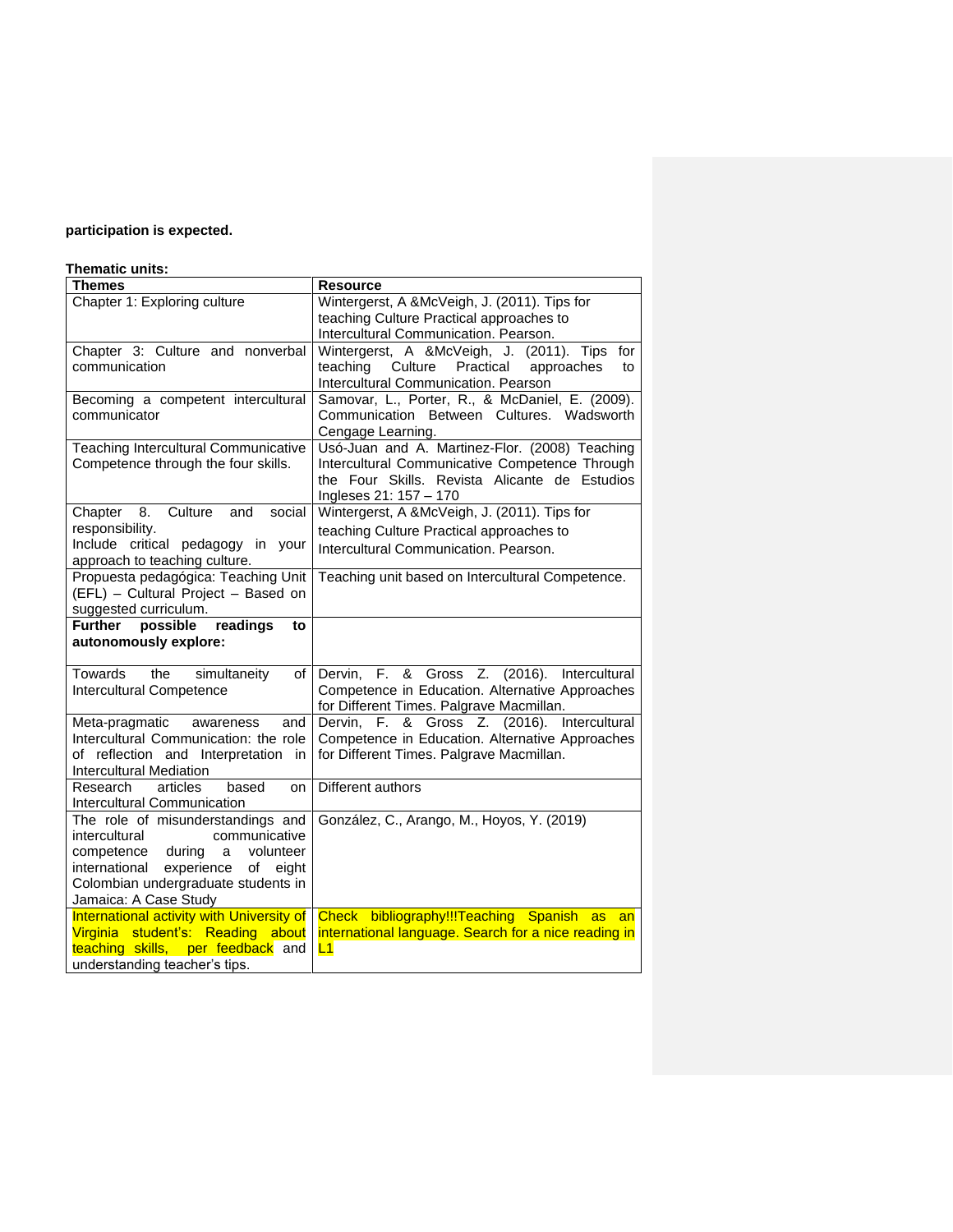**Teaching Practical Component:** This course will enable students to Reflection and Praxis /Praxizing (Transforming theoretical concepts into feasible practices). The Intercultural Communication course is aligned with the requirements of the Licenciatura Program regarding the pedagogical practicum. For that reason, some formative pedagogical practical activities as well as reflective practices will be proposed in this course. Activities such as planning of classes, design of didactive and /or multimedia material, reviewing of educational material, systematization of experiences, collaborative projects as well as reflective activities might be implemented in this course.

During this semester we will have an international activity where students from the course are asked to work with an international peer (from University of Virginia -USA) to provide peer feedback in English and Spanish. Instructions will be shared before starting the activity.

**During quarantine, students will have synchronic-virtual classes. Videos will be uploaded on a Drive folder during a week. Please, have in mind that after said time the video will not be available. As for the readings, activities, videos from other sources to expand explanations, you will be able to find them in our Schoology course.** 

#### **Course Evaluation**

The course is intended to promote self-assessment and autonomy. Written exams will be given based on the materials discussed during class sessions and in relation to tasks. Oral presentations will also be part of the assessment as well as online written tasks. Students are also allowed to self-assess their performance as well as that of their peers. Discussion and reflection will contribute to evaluate not only the course itself, but also the materials and the performance of both learners and facilitator.

Each class will be guided by the assigned readings. Therefore, **students should read all assigned material prior to class.** In the classroom and/or virtual synchronous encounter, students will be responsible for participating, creating and reflecting on the issues presented. Observation of classes and the initiation of reflective practices will be graded as part of in and out of class work.

IMPORTANT: language will be graded in all the tasks, exams, and activities done in the Intercultural Communication course. Rubrics and percentages will be shared with all students prior to performing each of the tasks.

**Remember: During quarantine, students are expected to attend synchronic – virtual classes, read in advance the content proposed for the virtual session, discussed during virtual classes and work with others through ICTs. Some changes may occur aligned to the national and institutional policies regarding Covid-19.** 

**Reports, assignments, quizzes, reflections, portfolios, etc. Will not be graded after due dates.**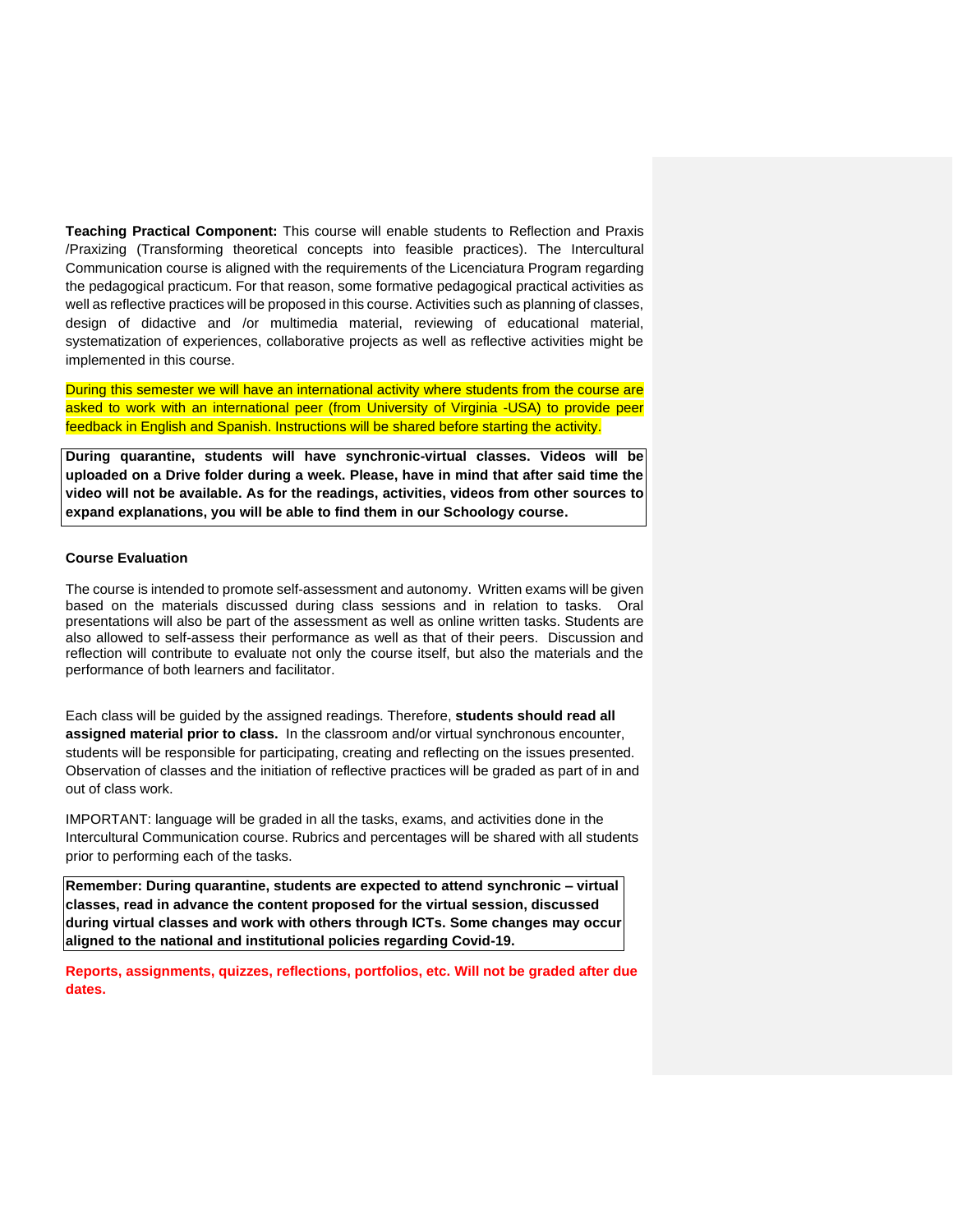| Item                                         | Percentage |                                                                       |
|----------------------------------------------|------------|-----------------------------------------------------------------------|
| First partial exam                           | 20%        |                                                                       |
| Second partial exam                          | 25%        |                                                                       |
| Third partial exam                           | 30%        |                                                                       |
| 1. Written exam                              | (10%)      |                                                                       |
| 2. Final pedagogical proposal                | (10%)      |                                                                       |
| Final Video Production - with<br>3.          | (10%)      |                                                                       |
| international peers.                         |            |                                                                       |
| In and out of class work - first part (until | 10%        | <b>Commented [CIG1]:</b> There is an activity here with international |
| week 6)                                      |            | peers                                                                 |
| In and out of class work - second part (from | 15%        |                                                                       |
| week 8 to 15)                                |            |                                                                       |
|                                              |            |                                                                       |

## **Bibliography:**

Dervin, F. & Gross Z. (2016). Intercultural Competence in Education. Alternative Approaches for Different Times. Palgrave Macmillan.

Samovar, L., Porter, R., & McDaniel, E. (2009). Communication Between Cultures. Wadsworth Cengage Learning.

Usó-Juan and A. Martinez-Flor. (2008) Teaching Intercultural Communicative Competence Through the Four Skills. Revista Alicante de Estudios Ingleses 21: 157 – 170

Wintergerst, A &McVeigh, J. (2011). Tips for teaching Culture Practical approaches to Intercultural Communication. Pearson.

Pulido, Y. (2012). La Etnoeducación Bilingüe: logro político y desafío para las etnias. Revista Lenguaje, 40: 231 – 254

García, O., Johnson, S. & Seltzer, K. (2017). The [Translanguaging](https://www.caslonpublishing.com/titles/21/translanguaging-classrooms/) classroom. Leveraging student [bilingualism](https://www.caslonpublishing.com/titles/21/translanguaging-classrooms/) for learning*.* Philadelphia: Caslon.

Byram, M. and Fleming, M. (2001) Perspectivas interculturales en el aprendizaje de idiomas. Cambridge.